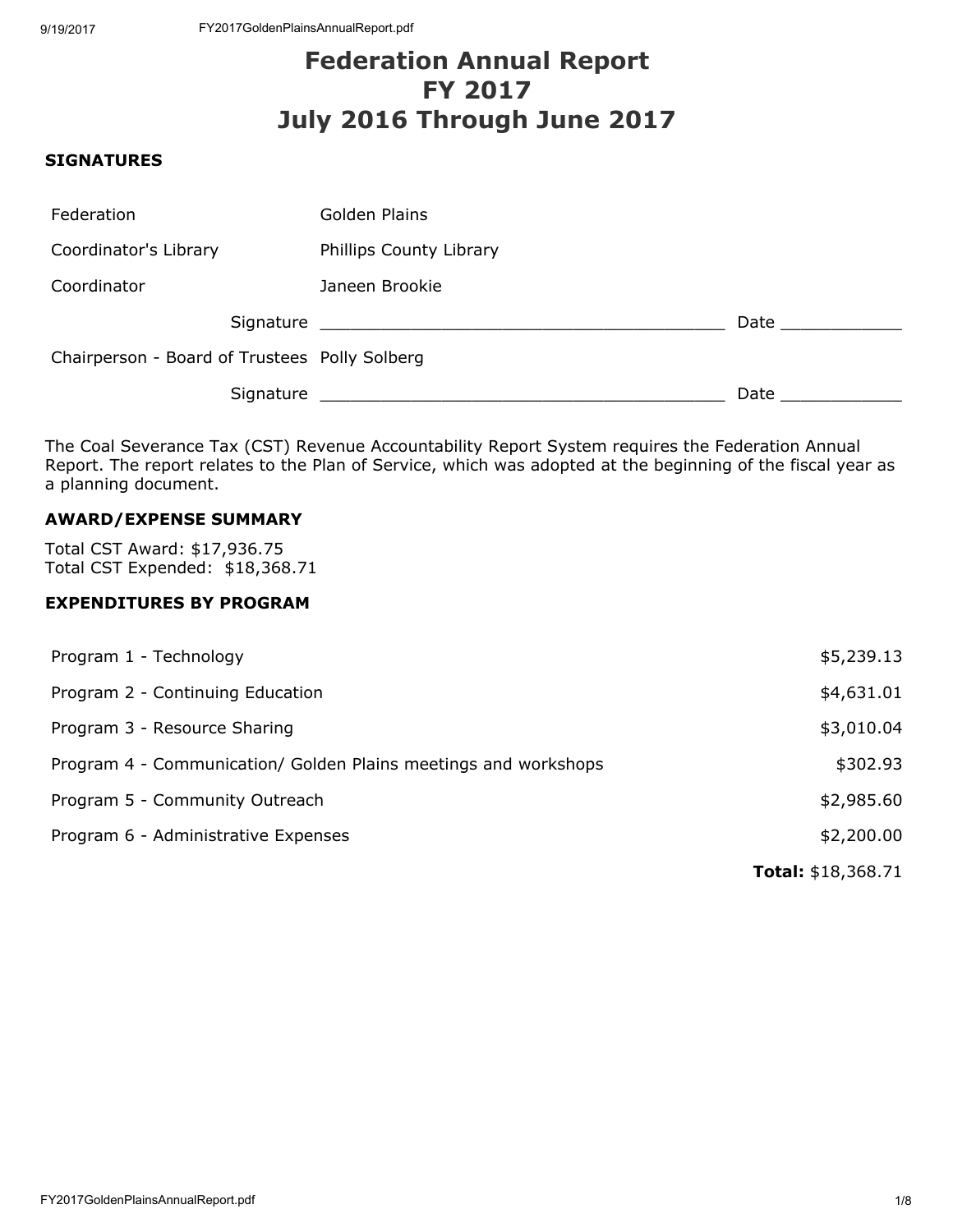# EXPENDITURES BY LIBRARY

| Library                         | <b>Status</b>  | Total<br>Award | Award<br>Expenses | Local<br>Expenses |
|---------------------------------|----------------|----------------|-------------------|-------------------|
|                                 |                |                |                   |                   |
| Daniels County Library          | Active         | \$2,972.35     | \$2,972.35        | \$0.00            |
| Glasgow City-County Library     | Active         | \$2,972.35     | \$2,972.35        | \$2,972.35        |
| James E. Shanley Tribal Library | Active         | \$875.00       | \$875.00          | \$0.00            |
| Phillips County Library         | Active         | \$5,172.35     | \$5,172.35        | \$298.00          |
| Roosevelt County Library        | Active         | \$3,404.31     | \$3,404.31        | \$6,231.65        |
| Sheridan County Library         | Active         | \$2,972.35     | \$2,972.35        | \$180.00          |
|                                 |                |                |                   |                   |
|                                 | <b>Totals:</b> | \$18,368.71    | \$18,368.71       | \$9,682.00        |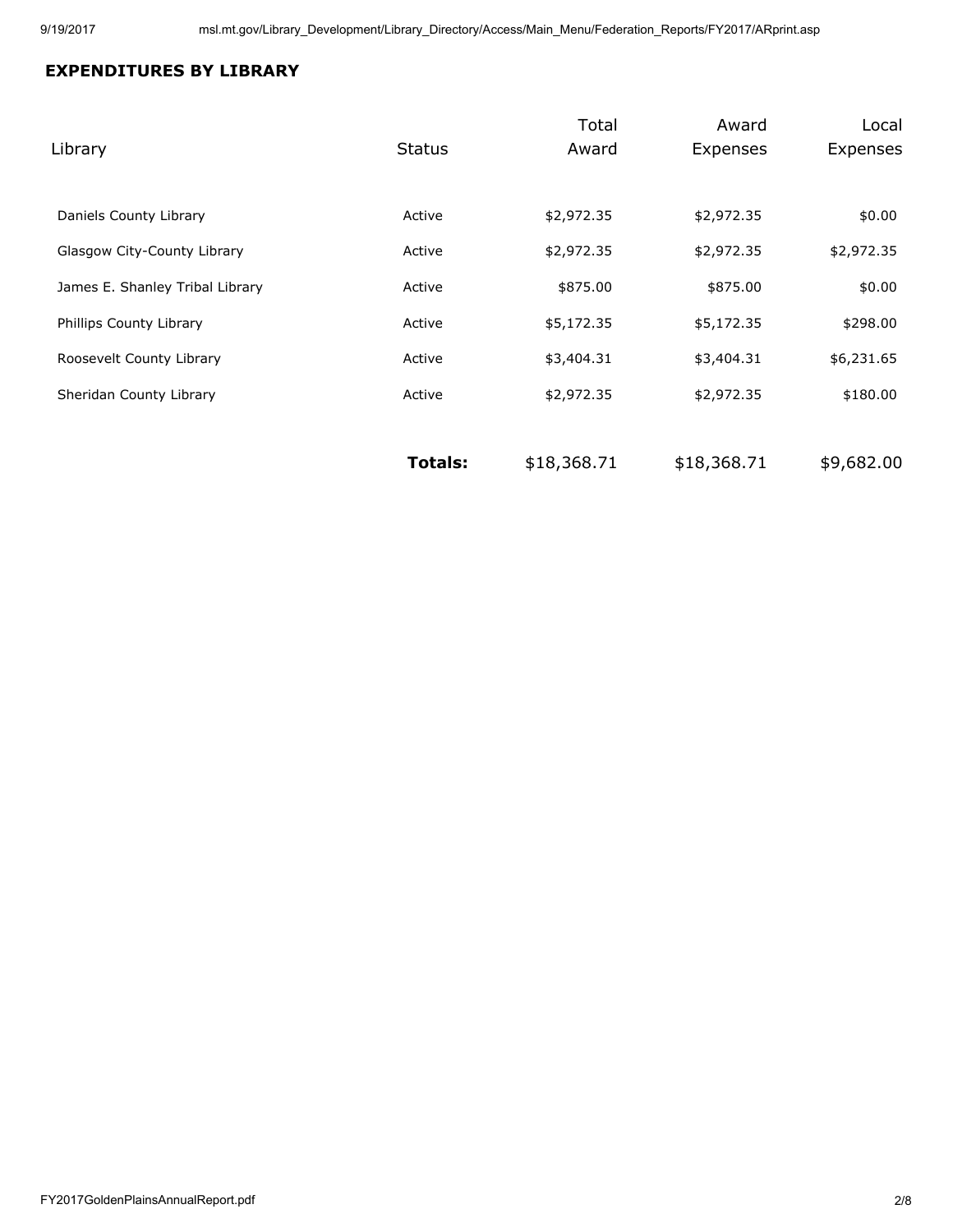# PUBLIC VALUE SUMMARY BY PROGRAM

# Program 1 - Technology

# Narrative

Golden Plains Federation patrons require direct access to information via Internet access and database services. This program budget will be used to purchase new and replacement hardware, software, peripherals and related technical services in order to meet these important information needs of patrons.

Program activities:

- 1) Purchase computer hardware and software
- 2) Purchase printers and other devices that allow patrons to use information effectively

# Public Value

Roosevelt County Library - Changing to Windows 10 and upgrading Microsoft Office. Faster. Smaller.

Sheridan County Library - We have subscribed to Sonic Wall as a firewall to keep our computers from getting viruses, etc. This is important so that patrons who need computers to access the internet safely.

Daniels County Library - gave patrons access to a computer as one of ours quit working and was not able to be repaired.

Daniels County Library - keeps our automated circulation system operational

Daniels County Library - purchase of a new public access computer gave our patrons opportunity to be able to use a computer when needed as our prior number of computers was not able to keep up with users' needs.

Glasgow City-County Library - The computers donated at GCCL only had AVG free antivirus protection. This year it was decided to use Morrison-Maierle's OpenDNS to protect against ransomware. It protected us from ransomware like the big WANNACRY attack a few months ago! Prior to this we had no specific ransomware protection. The new computers purchased from Morrison-Maierle have AV Defender antivirus because it's much more comprehensive than AVG free. We also have the right to install AV Defender on all older computers and re-use it as newer computers are purchased.

Phillips County Library - Local help with computer problems.

Phillips County Library - Provides cataloging dato for the library and the availability of Interlibrary Loan for local patrons.

Phillips County Library - Gives local patrons the opportunity to download ebooks and audiobooks.

Glasgow City-County Library - Our annual subscription to our website provider. This allows us to promote the library and it's services, inform our patrons of events and news, allows patrons to access various databases and websites like the online card catalog, Heritage, submit requests for inter library loans, renew their items online, etc. We use the website every day.

Glasgow City-County Library - Order a lot of technology supplies online and Prime allows us to save on our orders.

Glasgow City-County Library - Vital that staff has up to date computers that work well and function properly.

Glasgow City-County Library - Important for the library to have professional and dependable tech support. Mike Bain serves us well and knows what he is doing. He fixes our computers, internet, troubleshoots problems, advises us on the most current products, advises us on current news and technology products, etc. He has been essential in maintaining our daily functions.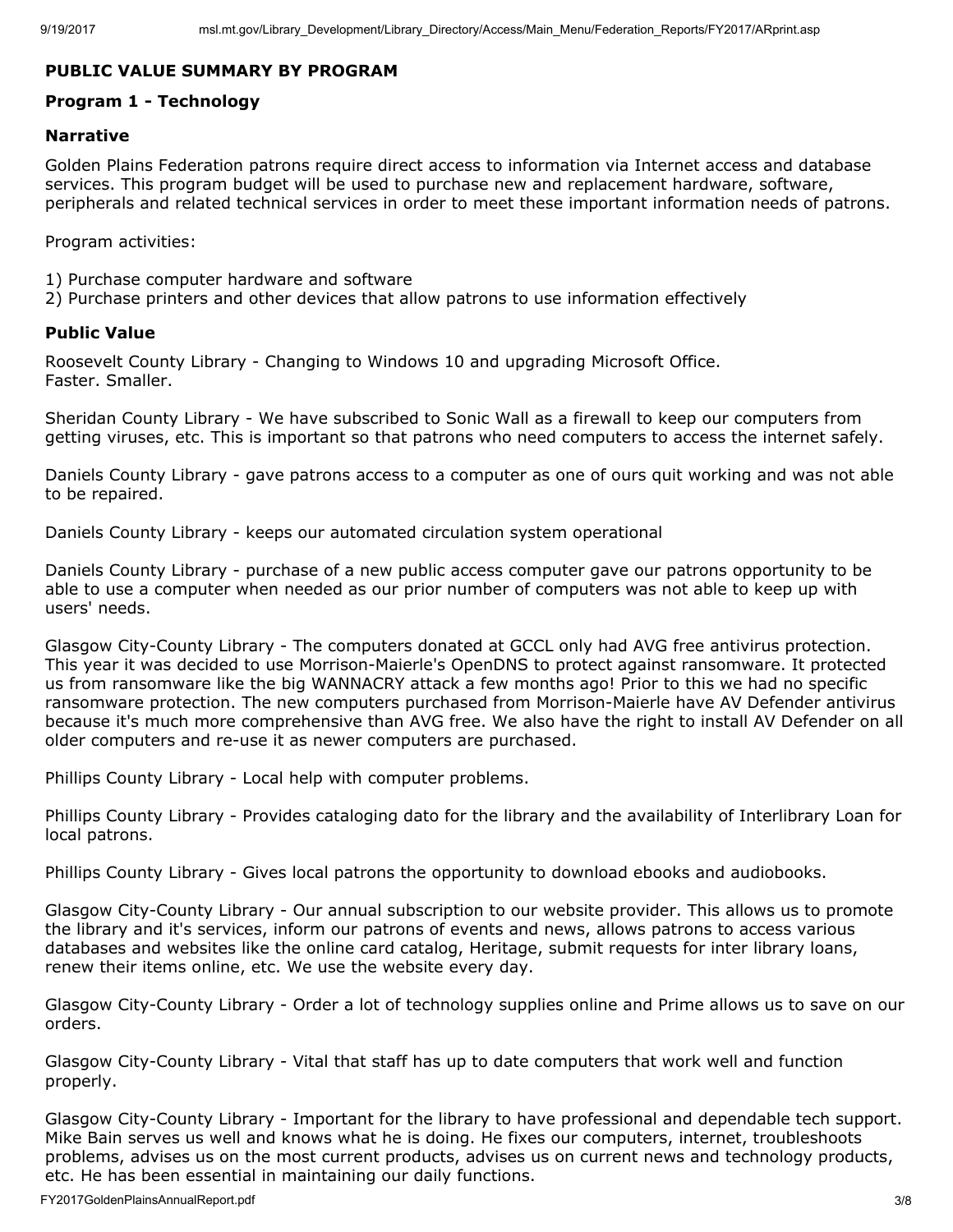Phillips County Library - Help on filing E-Rate forms.

Phillips County Library - Local help with computer problems.

# Program 2 - Continuing Education

#### Narrative

Federation librarians are committed to providing quality service and librarianship to their patrons. Toward this end, travel expenses and continuing education workshop expenses are paid by the GPLF.

Program activities:

1) Travel and registration expenses to attend Montana Library Association meetings and/or other established state, regional or national library learning events.

2) School and special libraries within the Federation are encouraged to participate in the Federation. Although direct funding is not available to assist school libraries, they may apply for travel and registration assistance (up to \$500) for relevant conferences and other training opportunities through the Federation (please see Program 5 – Administrative Services.) GPLF voted to provide Fort Peck Tribal Library a \$750 annual travel grant as part of this program.

## Public Value

James E. Shanley Tribal Library - Networking with other Federation Librarians during the trip to Billings; networking with other librarians from all over the state; attending workshops to increase my knowledge of patron services to different segments of the community; hearing how the State Library is dealing with changes in budget and programming.

Roosevelt County Library - Wealth of information and informative workshops to attend.

Roosevelt County Library - Provided a means for Sheri Harvey, Froid Branch Librarian to attend MLA.

Roosevelt County Library - Was able to stay where the MLA Convention was being held. Would be hard to pay for hotel costs on my own.

Roosevelt County Library - Was able to stay right where the MLA Convention was being held. Would have been very expensive to pay out of pocket.

Roosevelt County Library - Enabled Sheri to attend MLA Conference without putting her in debt.

Daniels County Library - allowed the library director to attend the conference and receive valuable continuing education training

Daniels County Library - gave the library director an opportunity to receive valuable continuing education training

Glasgow City-County Library - As the Director I try to attend as many conferences and training opportunities as I can, keeping in track with the budget. It's a great help to have funds so that my staff can attend some of these training events. It's vital that all library directors and library staff continue their education in librarianship.

Glasgow City-County Library - Continued education and receive CE certification. Also, being able to travel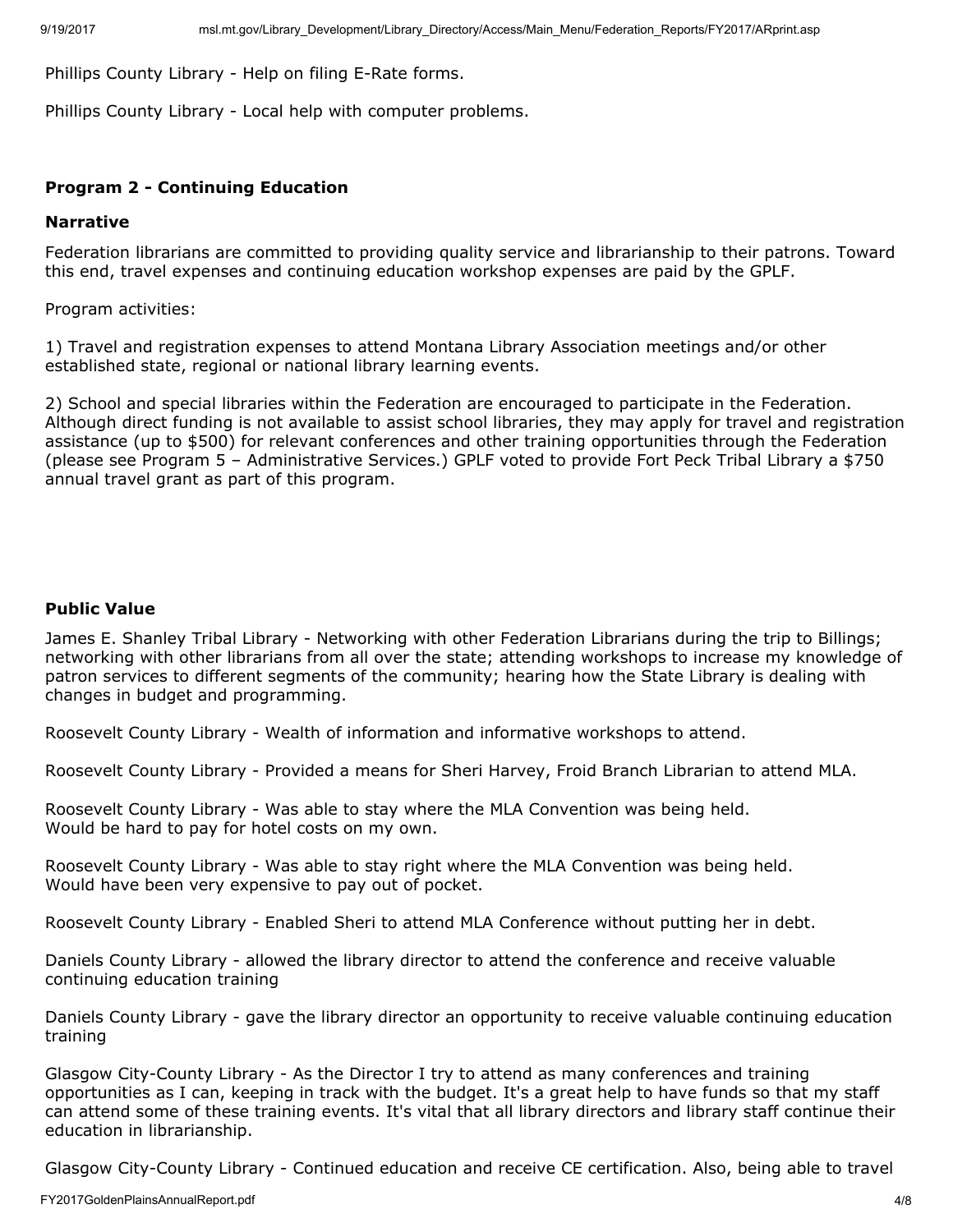and train at various conferences or workshops, allows me to network with fellow Montana librarians and meet representatives that work for the State Library.

Phillips County Library - Allowed Janeen to attend the state MLA Conference.

Roosevelt County Library - Took off financial burdens related to going to the MLA Conference.

Sheridan County Library - Unfortunately, I was unable to attend Offline this spring due to a last minute conflict. While I missed out on a great conference, it's good to know the registration fee is used to further support MLA sponsored learning opportunities, so that librarians and staff have access to training which can be use in their own libraries to further help patrons.

Sheridan County Library - Federation support for travel to MLA is important to my library. Travel to MLA is not an inexpensive endeavor, but one that I feel is important for me and staff. We take away a great deal of training and networking from MLA. Connecting with other librarians, staff and directors provides an opportunity to discuss issues. The networking and training we take back with us educates us so that we can better support our patrons and users.

Sheridan County Library - Support for travel enables me and my staff to make use of opportunities of interest. This workshop on community and engagement provided a number of ideas that I can use to develop programming within my own library and community.

Sheridan County Library - Support for fuel is appreciated so that it helps lower my costs to attend trainings and workshops.

Daniels County Library - allows the library director to receive continuing education in order to do her job more effectively and keep current with new library developments

# Program 3 - Resource Sharing

# **Narrative**

Goal/program #3 Resource Sharing – Montana citizens can easily access the holdings of all Montana and OCLC libraries through their local libraries. Montana citizens have access to statewide library resources through their local libraries. (Associated MSL goals: Content, Access, Collaboration)

Member libraries will be reimbursed to pay for OCLC service and costs associated with fulfillment of interlibrary loan requests. Members can also use funds to support other resource sharing functions and/or projects.

Program activities:

- 1) Fund OCLC subscription
- 2) Postage costs and supplies for ILL fulfillment
- 3) Fund participation in Montana Shared Catalog and/or other statewide projects

## Public Value

Sheridan County Library - Applying Federation funds to OCLC helps off-set my regular library budget for other purchases. OCLC is used for Interlibrary loan which is very popular and appreciated. These funds help keep Interlibrary loan free so that I don't have to charge patrons for the service. As a small library, I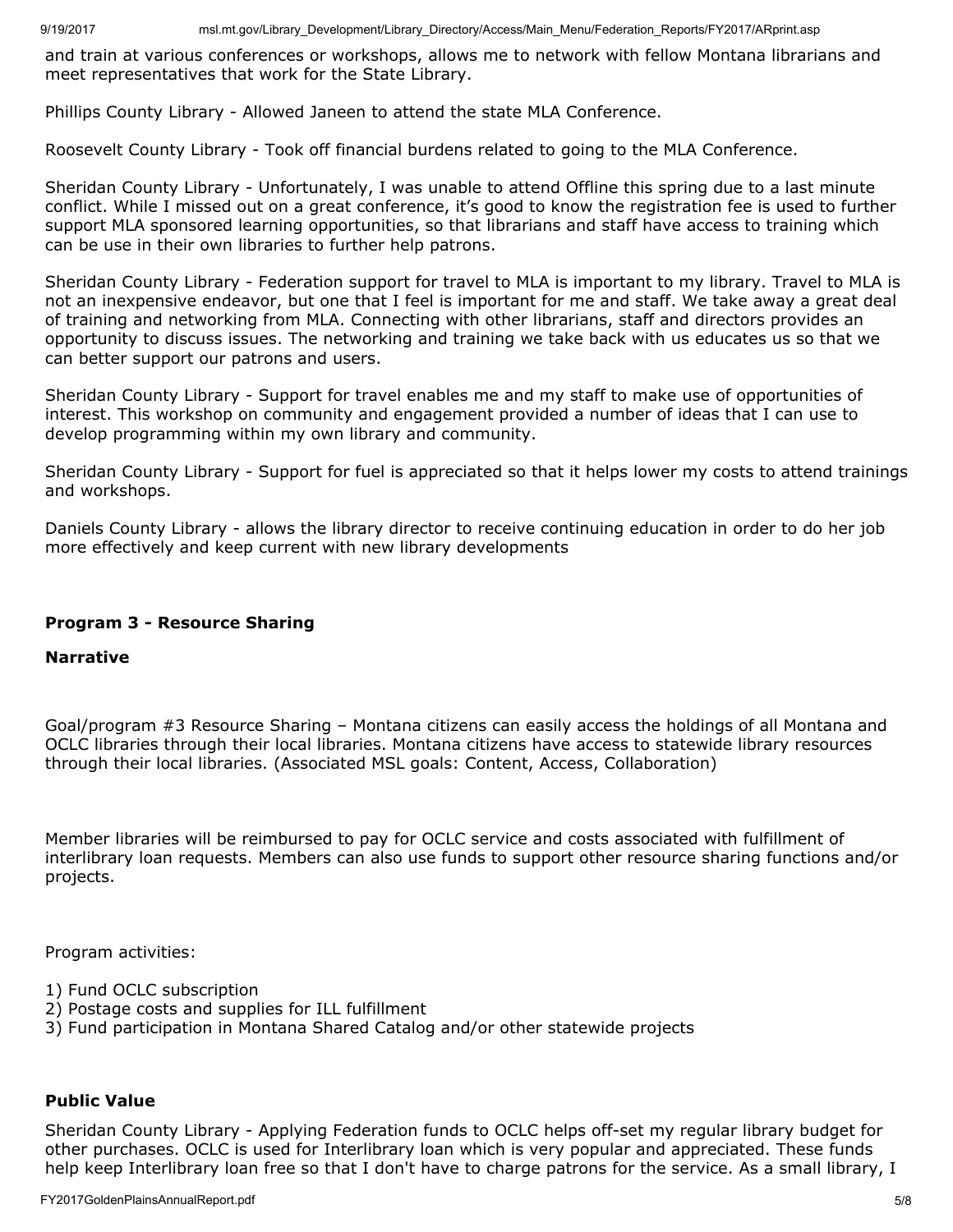9/19/2017 msl.mt.gov/Library\_Development/Library\_Directory/Access/Main\_Menu/Federation\_Reports/FY2017/ARprint.asp

don't have space for everything so our library is able to act as a much larger library than we really are.

Sheridan County Library - Using Federation funds for MSC is important for keeping our library within the shared catalog system. This allows our patrons to have access to just about anything within our consortia. It also allows us to share our resources with other libraries in helping their patrons' access.

Daniels County Library - allows our patrons to receive information free-of-charge through the Interlibrary Loan Program to supply their needs that we are unable to fill at our library

Glasgow City-County Library - Postage is expensive, we do a lot to recycle packaging and other items. The funds to help for postage are vital and extremely helpful! I think without these funds, we would be hurting and may be hard to provide services to patrons and other libraries. It helps us cut costs for things such as: ILL's, mailing to letters, book kits for book clubs, etc. We also needed additional help for cost in our Summer Reading Program.

Phillips County Library - Benefits all MT2Go with purchase of new materials.

# Program 4 - Communication/ Golden Plains meetings and workshops

## Narrative

GP Federation librarians and trustees attend two meetings per year at Roosevelt County Library or another agreed upon location. Federation business is conducted under the direction of the adopted by-laws with an elected trustee as chairperson. Travel expense is reimbursed for one car from each library to attend at the current state mileage rate. Carpooling is encouraged. These meetings create positive energy for learning and networking among member libraries. Ideally, there is a training or CE opportunity at each of these meetings, so this program also supports the Golden Plains goal of Continuing Education.

Program activities:

- 1) Reimbursement for travel to Golden Plains meetings
- 2) Reimbursement for expenses associated with hosting the meetings

## Public Value

Glasgow City-County Library - Important to meet with the federation for education and networking.

Phillips County Library - Helps defray the costs associated with Federation meetings.

Phillips County Library - Helps defray cost of attending meeting.

## Program 5 - Community Outreach

#### Narrative

The GPLF uses this funding to market libraries and reach out to the community. This program supports statewide library marketing efforts to increase awareness of libraries and their value.

Program activities:

1) Costs associated with library programs, including Summer Reading and other program materials and promotional items

2) Bookmarks and other library publications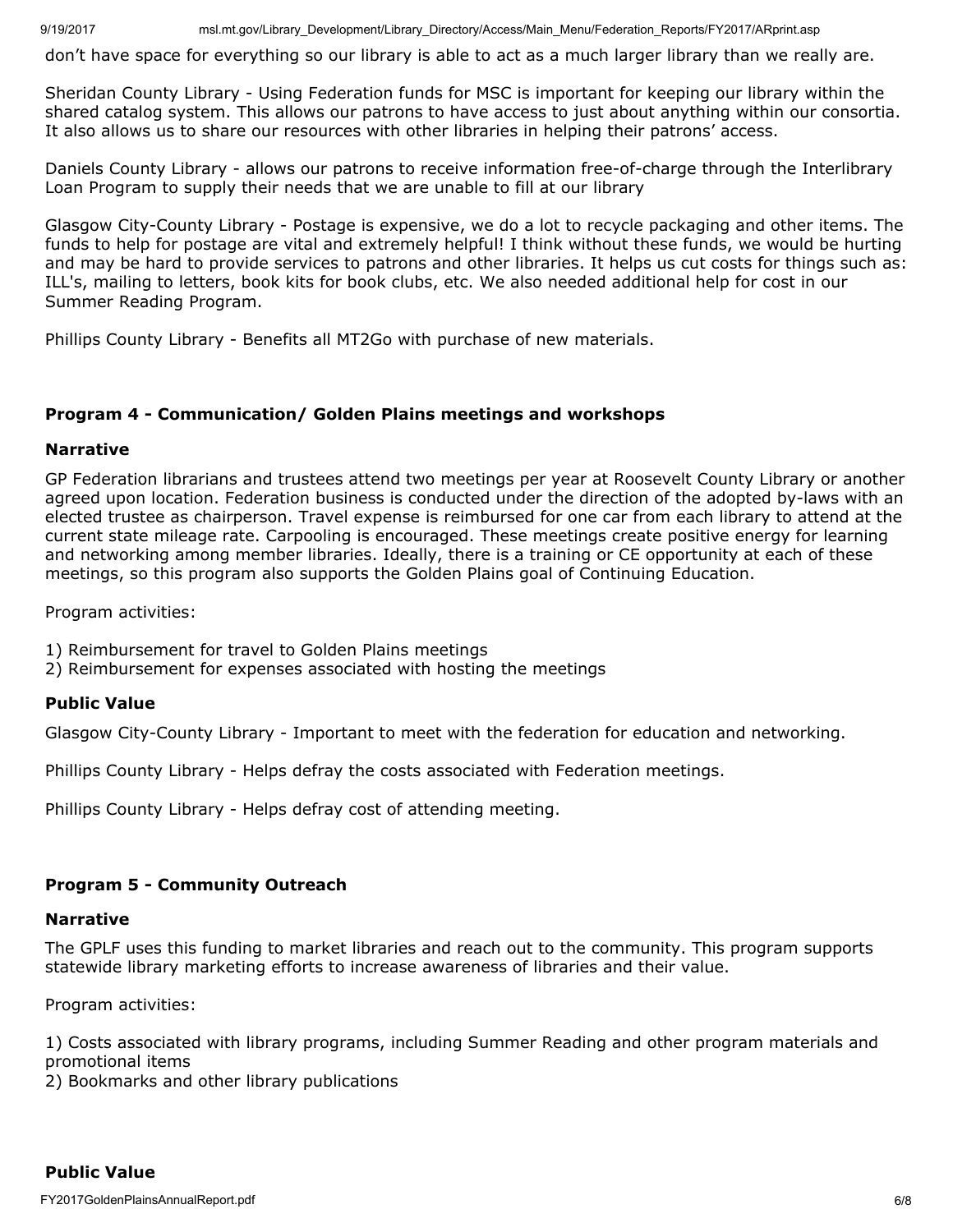Roosevelt County Library - We have had Jerry Barlow perform for us before and people overwhelmingly wanted him to come back again. So, when the opportunity came, we grabbed it. Very few "cultural" events in our towns so the Library was happy to provide these performances.

Roosevelt County Library - As part of having Jerry Barlow perform for us, we were obligated to provide lodging for him. This was part of the contract we had with him to come and put on his three shows.

Roosevelt County Library - We appreciate being able to use Federation monies to help set up having Jack & Kitty perform at all three Libraries.

Roosevelt County Library - Because of Federation monies, we were able to provide another quality performance to our community. Jack and Kitty originate from Minneapolis, MN. They put on a lively kid's program and will be starring in their own show on PBS Kids this fall.

Roosevelt County Library - In our Library budget, we consider programs like these kind of a luxury. Federation monies make it possible for us to provide quality programs for our communities.

Sheridan County Library - We purchase books for giveaway prizes and materials for our summer programming. This is important so that the library remains relevant for families and their children during the summer months.

Sheridan County Library - We purchase books for giveaway prizes and materials for our summer programming. This is important so that the library remains relevant for families and their children during the summer months.

Glasgow City-County Library - There were 140 youth and some adults that attended the play "Last of the Dragons" at the library. We handed out book dragons prior to the show, using them to promote the library and the free play to young audiences. This is the second year the Fort Peck Summer Theatre has showcases at the library and we have had great reception!! Next year they will do two shows based on books. This has been a stupendous partnership and having a fun way to promote events pays off extremely well.

Phillips County Library - Encourages participation in the library's summer reading program.

Phillips County Library - Encourages participation in the library's summer reading program.

Phillips County Library - Given to new patrons. The refrigerator magnets have library hours and phone number on them.

Phillips County Library - Provides some entertainment at the library, free and open to the public.

# Program 6 - Administrative Expenses

## Narrative

\$400.00 Stipend (payable to GPLF Federation Coordinator for bookkeeping and MSL reports)

\$ 75.00 Supplies (Philips County Library)

\$ 25.00 Communications (Philips County Library)

\$1200.00 Mileage (Attendance at a minimum of two Montana State

Library Coordinator/Commission meetings by GPLF Federation Coordinator)

\$500.00 Continuing Education (School and special libraries within the Federation are encouraged to join and participate in the Federation.

Although direct funding is not available to assist school libraries, they may apply for travel and registration assistance for relevant conferences and other training possibilities through the Federation Coordinator. An amount of \$500 is set aside at Phillips County Library for school librarians.)

# Public Value